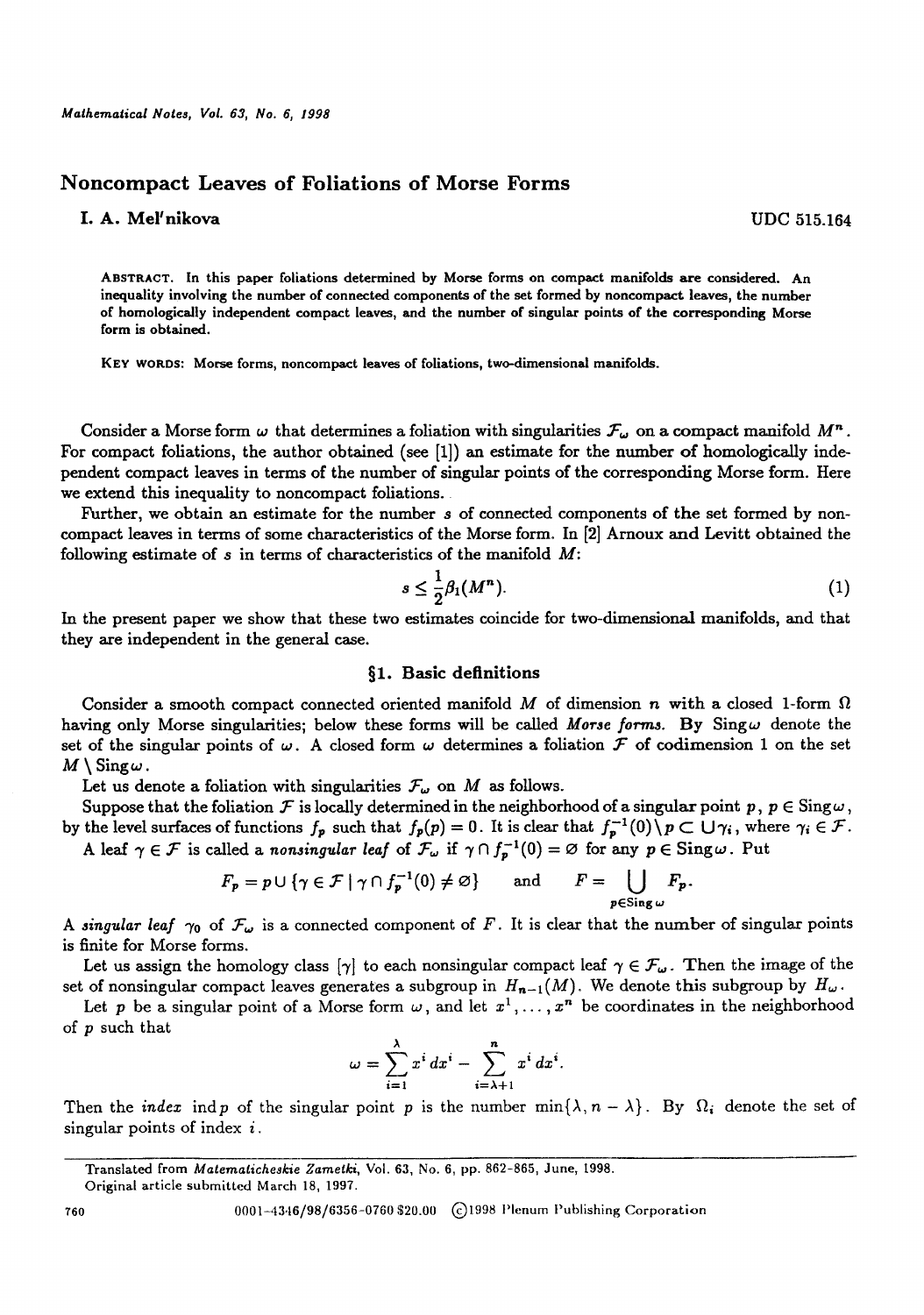### §2. The graph of a foliation

Consider the set  $U \subset M$  of all nonsingular compact leaves of  $\mathcal{F}_{\omega}$ . By virtue of Lemma 2.1 from [3], for any nonsingular compact leaf  $\gamma$  there exists a neighborhood consisting of leaves homeomorphic to  $\gamma$ . Let us denote by  $\mathcal{O}(\gamma)$  the maximal neighborhood with this property. Then  $U = \bigcup_{\gamma} \mathcal{O}(\gamma)$ . Note that  $\mathcal{O}(\gamma) \simeq \gamma \times \mathbb{R}$  whenever  $\text{Sing } \omega \neq \varnothing$ .

If the leaves  $\gamma$  and  $\gamma'$  are different, then the sets  $\mathcal{O}(\gamma)$  and  $\mathcal{O}(\gamma')$  are either disjoint or coincide. Thus there are at most four cylinders  $\mathcal{O}(\gamma)$  attached to a singular point p, i.e.,  $p \in \bigcup_{i=1}^k \overline{\mathcal{O}(\gamma_i)}$ , where  $k \leq 4$ , and thus the number of different sets  $\mathcal{O}(\gamma)$  is finite. Consequently,  $U = \bigcup_{i=1}^{N} \mathcal{O}(\gamma_i)$ .

The set  $M \setminus U$  consists of singular compact and noncompact leaves of  $\omega$ . The number of singular compact leaves is finite; further, it was shown in [2] that the number of connected components of the set formed by noncompact leaves is finite as well. Thus the set  $M \setminus U$  consists of a finite number of connected components  $W_k$ .

Let us consider the closure of U:

$$
\overline{U} = \bigcup_{i=1}^{N} V_i, \quad \text{where} \quad V_i = \overline{O(\gamma_i)}.
$$

By Lemma 2.2 from [3], each connected component of the boundary  $\partial V_i$  lies in some singular leaf  $\gamma_0$ . Since the singular leaves lie in  $M \setminus U$ , we see that the set  $W_k$  such that  $W_k \supset \gamma_0$  is assigned to each singular leaf  $\gamma_0$ . Consequently, the sets  $W_k$  correspond to the connected components of the boundary  $\partial V_i$ , and  $\partial V_i \cap W_k \neq \emptyset$ .

Let us assign a finite graph  $\Gamma$  to M by identifying the sets  $V_i$  with its edges and the sets  $W_k$  with its vertices. An edge  $V_i$  is incident to a vertex  $W_k$  if  $\partial V_i \cap W_k \neq \emptyset$ . The graph  $\Gamma$  is called the *associated graph* of the foliation  $F_{\omega}$ .

There are two types of vertices  $W_k$  of  $\Gamma$ . If the singular leaf  $\gamma_0 \subset W_k$  is compact, then  $\gamma_0 = W_k$ , because Lemma 2.5 from [3] implies that a sufficiently small neighborhood of a compact singular leaf consists of nonsingular compact leaves. We say that the vertices  $W_k = \gamma_0$  are *vertices of the first type* and we denote them by  $\gamma_0$ ; the corresponding singular leaves are compact. The vertices  $W_k \neq \gamma_0$  are said to be *vertices of the second type;* the corresponding singular leaves are noncompact.

Consider vertices of the first type: the singular leaf  $\gamma_0$  is compact. If  $\gamma_0 \cap \Omega_0 \neq \emptyset$ , then the degree of the corresponding vertex is equal to 1. If  $|\gamma_0 \cap \Omega_1| = m > 0$ , then Theorem 3.1 from [3] implies the estimate deg $\gamma_0 \leq m+2$  for the degree of the corresponding vertex. If  $\gamma_0 \cap (\Omega_0 \cup \Omega_1) = \emptyset$ , then this vertex has degree 2.

Consider vertices of the second type: the singular leaves  $\gamma_0 \subset W_k$  (along which the sets  $V_i$  are glued) are noncompact. Obviously, we have  $\gamma_0 \cap \Omega_0 = \emptyset$ . If  $|\gamma_0 \cap \Omega_1| = m > 0$ , then Theorem 3.1 from [3] implies that the number of the sets  $V_i$  glued to  $\gamma_0$  does not exceed m. If  $\gamma_0 \cap \Omega_1 = \emptyset$ , then it is easy to see that  $\gamma_0 \cap \partial V_i = \varnothing$ .

So, taking the sum over all the singular leaves lying in  $W_k$ , we see that if  $|W_k \cap \Omega_1| = m$ , then the degree of  $W_k$  is at most m. Note that the relation  $m = 0$  holds only if the foliation contains no compact leaves.

The graph  $\Gamma$  is connected.

## §3. The main theorem

Let us denote by s the number of connected components of the set formed by noncompact leaves.

Theorem 1. *The following inequality holds:* 

$$
\operatorname{rk} H_{\omega} + s \leq \frac{1}{2} (|\Omega_1| - |\Omega_0|) + 1.
$$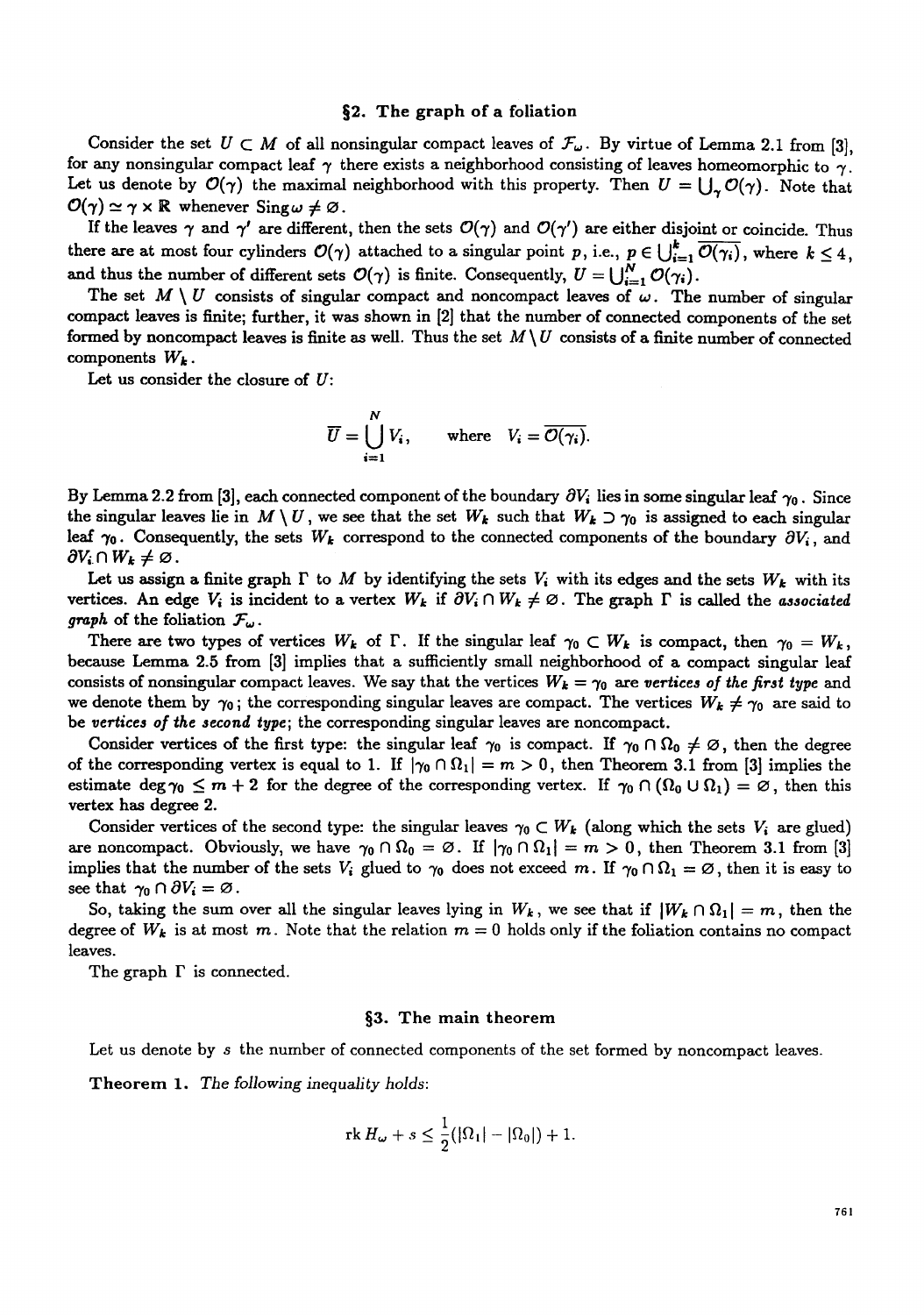**Proof.** Consider the graph  $\Gamma$  of a foliation  $\mathcal{F}_{\omega}$ . By  $m(\Gamma)$  denote the cyclic rank of the graph  $\Gamma$ , by Q denote the number of its edges, and by  $P^{(j)}$  the number of vertices of the j<sup>th</sup> type,  $j = 1, 2$ . By Theorem 4.5 from [4], for connected graphs we have the following relation:

$$
m(\Gamma) = Q - (P^{(1)} + P^{(2)}) + 1.
$$

Let  $k_i^{(j)}$  be the number of vertices of the jth type of degree i. Then

$$
P^{(j)}=\sum_{i>0}k_i^{(j)},
$$

and Theorem 2.1 from [4] implies that

$$
2Q = \sum_{i>0} i(k_i^{(1)} + k_i^{(2)}).
$$

Note that  $s = P^{(2)}$ . So we have the relation

$$
2m(\Gamma) + 2s = -k_1^{(1)} + \sum_{i>1} (i-2)k_i^{(1)} + \sum_{i>0} ik_i^{(2)} + 2.
$$

It is clear that  $k_1^{(1)} = |\Omega_0|$ . By Theorem 3.1 from [3], the second summand is less than or equal to the number of singular points of index 1 belonging to compact leaves. As shown above, that deg  $W_k \leq$  $|W_k \cap \Omega_1|$ ; consequently, the third summand is less than or equal to the number of singular points of index 1 belonging to noncompact leaves. Thus we obtain the inequality

$$
2m(\Gamma)+2s\leq |\Omega_1|-|\Omega_0|+2.
$$

Let us examine the cyclic rank of the graph  $\Gamma$ .

Lemma 1. The inequality  $rk H_{\omega} \leq m(\Gamma)$  holds.

**Proof.** Each vertex of the associated graph  $\Gamma$  imposes a linear equation on the homology classes of the leaves  $\gamma_i$ , where  $\gamma_i \in V_i$ , and so the graph  $\Gamma$  determines a system of P linear equations in Q variables, where P is the number of vertices of the graph and Q is the number of its edges. The rank rk  $H_{\omega}$  does not exceed the rank of the space of solutions of this system. The matrix of this system is the incidence  $P \times Q$  matrix of the connected graph  $\Gamma$ . Here the columns corresponding to the loops are zero columns, because a loop is incident to the corresponding vertex twice with opposite signs. By virtue of Theorem 13.6 from [4], the rank of the incidence matrix is equal to  $P-1$ . Consequently,  $rk H_{\omega} \leq Q - P + 1 = m(\Gamma)$ . The lemma is proved.  $\Box$ 

Now Lemma 1 yields the inequality

$$
2\operatorname{rk} H_{\omega}+2s\leq |\Omega_1|-|\Omega_0|+2.
$$

This completes the proof of the theorem.  $\Box$ 

This theorem implies the following upper bound for the number s of the connected components of the set formed by noncompact leaves:

$$
s \leq \frac{1}{2}(|\Omega_1| - |\Omega_0|) + 1. \tag{2}
$$

Let us show that estimates (1) and (2) are independent.

Consider a winding of the torus  $T<sup>n</sup>$  determined by a nonsingular 1-form with constant coefficients. Since  $|\Omega_1| = |\Omega_0| = 0$ , it follows from (2) that  $s \leq 1$ . Further, since  $\beta_1(T^n) = n$ , we see that  $s \leq n/2$ , and for  $n > 2$  estimate (2) is sharper.

Now consider a manifold  $M^n$  such that  $\beta_1(M^n) = 1$ , and a foliation determined by a height function. Then  $|\Omega_0| = 2$ ,  $|\Omega_1| \ge 2$ , and  $s \le 1$  because of estimate (2). On the other hand, it follows from (1) that  $s \leq 1/2$ . Thus estimate (1) is sharper in this case.

The following statement shows that the two estimates are equivalent in the two-dimensional case.